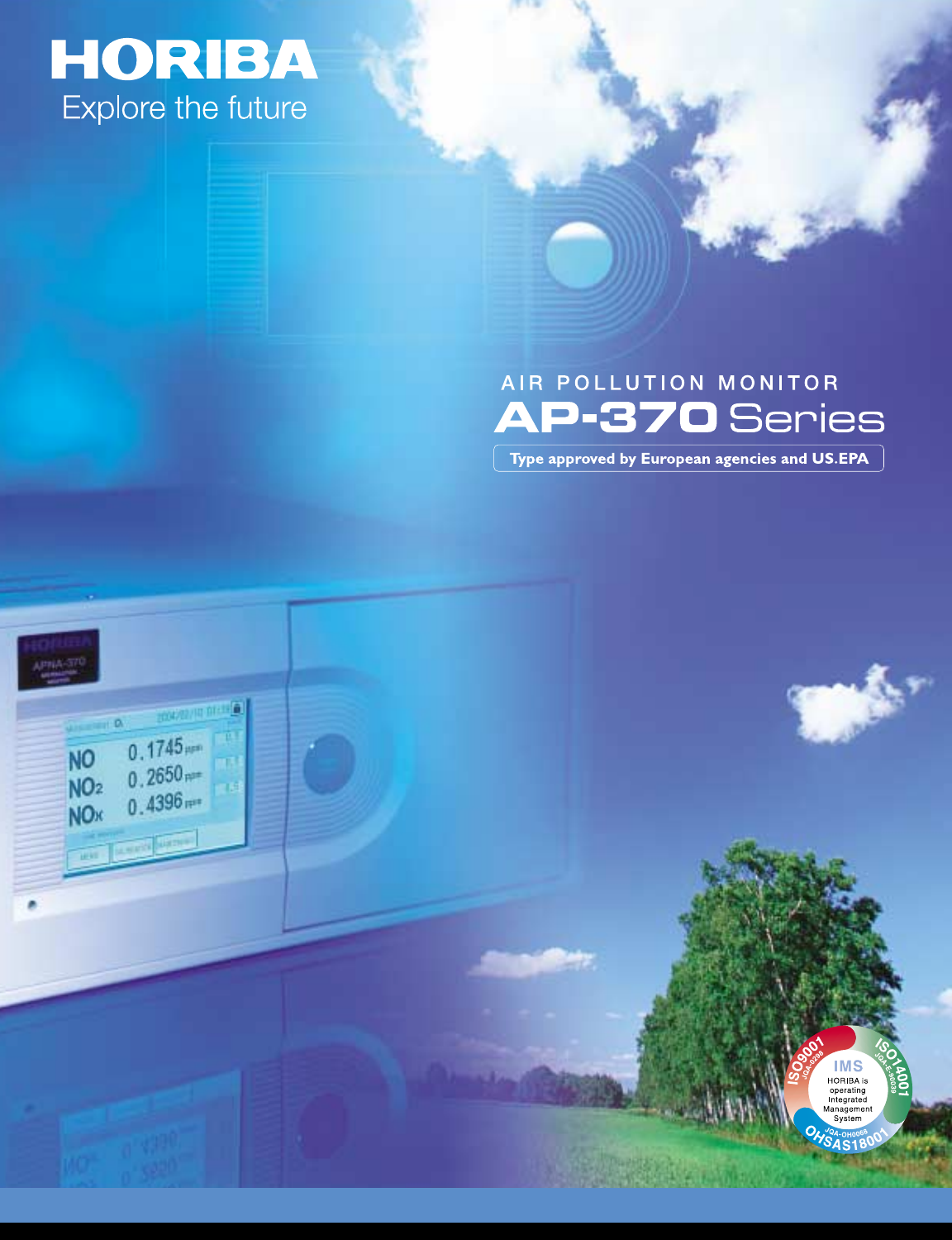

These ambient air pollu compact and easy to precise and reliable me

#### F e а - 12

| <b>Automatic calibration</b>              | Troublesome calibration procedures have been reduced to<br>the push of a function key. At the Auto-Interval Calibration<br>(AIC) menu you can set the start time, the start range, and<br>the interval for the automatic calibration. The system clock<br>and calendar then assure that your calibration instructions<br>are executed precisely. To make things even easier, remote<br>auto-calibration can also be done from your own computer,<br>via the monitor's RS 232C serial port (optional). |
|-------------------------------------------|-------------------------------------------------------------------------------------------------------------------------------------------------------------------------------------------------------------------------------------------------------------------------------------------------------------------------------------------------------------------------------------------------------------------------------------------------------------------------------------------------------|
| <b>Auto-range function</b>                | An auto-range function that automatically switches to the<br>range best suited to the object gas concentration for both<br>momentary and average values is included as a standard<br>feature. As an option, even when randomly set to any range<br>(within 10 times the range ratio), the auto-range function<br>can still be used. Switching over from auto-range to manual-<br>range is a simple task.                                                                                              |
| Selective data output                     | For each component measured, the system provides four<br>types of data: momentary values, integrated values, moving<br>averages, and simple averages. Any two of theses may be<br>output. Simultaneous output to any two external devices<br>(e.g., PC, printer). The time-span for both average and<br>integrated values may be specified (i.e., when the momentary<br>value has not been selected). With the simple average<br>values, three different timesettings can be specified.               |
| Storing data in memory                    | Four different values may be stored in memory: three simple<br>averages and the integrated value.<br>For example:<br>Average value #1 $(3 \text{ min}) \rightarrow 1,000$ data sets<br>Average value #2 (30 min) $\rightarrow$ 1,000 data sets<br>Average value #3 $(3 h)$ + 100 data sets<br>Integrated value (1 h) $\rightarrow$ 1,000 data sets                                                                                                                                                    |
| <b>Ethernet (LAN) connection (option)</b> | Compatible with LAN environment, data sharing and colle-<br>ction are available. Standard LAN environment and Ethernet<br>access port (option) are equipped and can meet in Network<br>environment.                                                                                                                                                                                                                                                                                                   |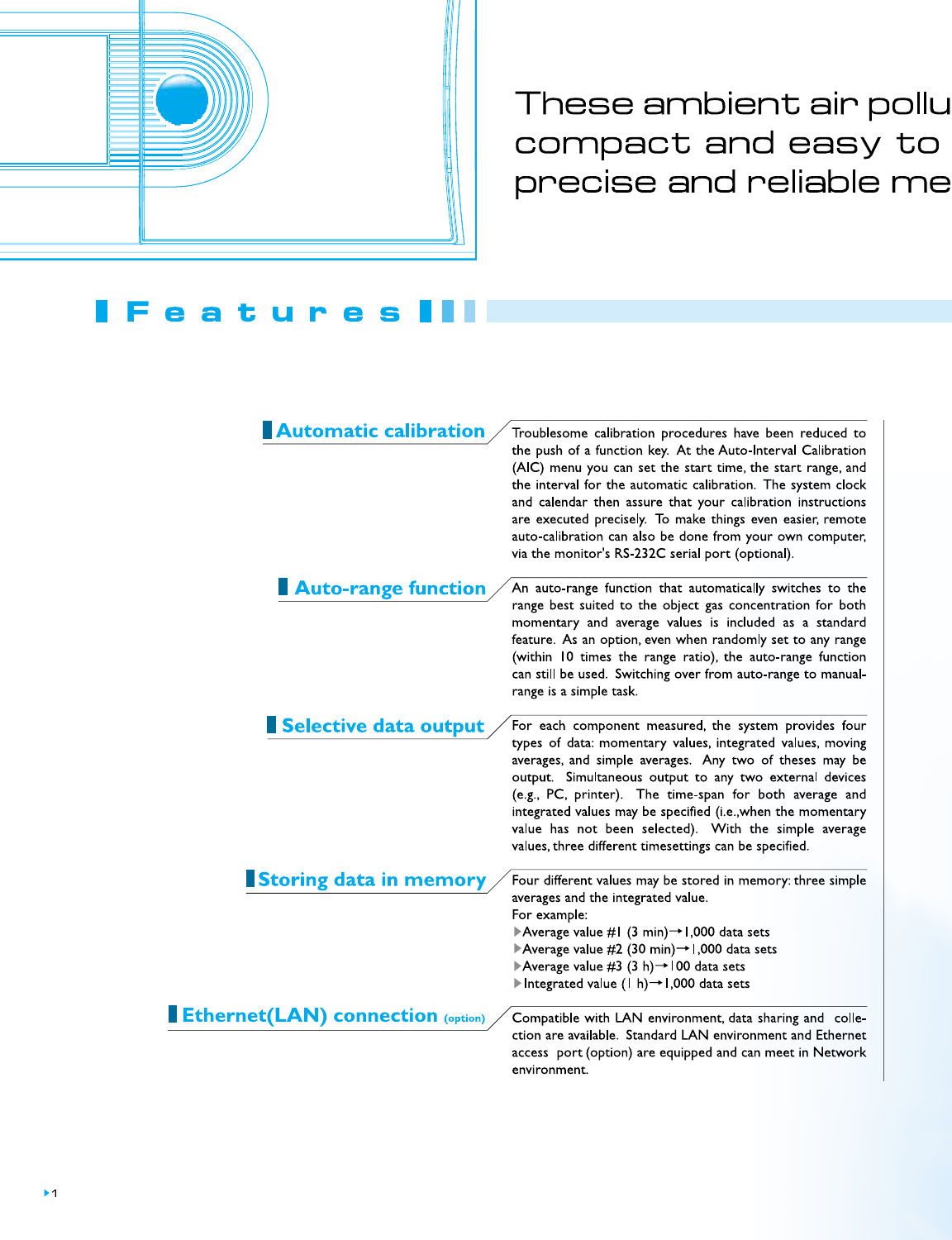# tion monitors are surprisingly maintain for such sensitive, asurements.

## **AIR POLLUTION MONITOR** AP-370 Series

| <b>Memory card for data management (option)</b>                                                                                                     | Possible to connect Conpact Flash.(CF) CF: Able to save<br>hour of integrated valueetc. Possible to read in data to CF<br>card and collect data. Suitable for data processing and<br>remote maintenance. It's possible to conveniently utilize<br>stand alone.                                                                                 |
|-----------------------------------------------------------------------------------------------------------------------------------------------------|------------------------------------------------------------------------------------------------------------------------------------------------------------------------------------------------------------------------------------------------------------------------------------------------------------------------------------------------|
| Readout toggles to mg/m <sup>3</sup> , $\mu$ g/m <sup>3</sup>                                                                                       | A touch of a button on the front panel is all that is needed<br>to toggle the readout from ppm or ppb to mg/m <sup>3</sup> .<br>(Not available on Model APHA-360, where CH4 values are<br>displayed as ppm, NMHC and THC as ppmC.)                                                                                                             |
| <b>Pressure-compensation</b>                                                                                                                        | Automatic compensation for ambient pressure assures<br>reliable data regardless of the weather or the monitor's<br>location.                                                                                                                                                                                                                   |
| <b>Easy-to-read, 326 <math>\times</math> 240 dots LCD readout</b><br>display with touch panel screen.<br><b>Minimal influence from interference</b> | Adoption of the touch screen of full graphic LCD. Easy-to-<br>operate large display and user friendly, interactive type<br>operation. Possible to save data of average value, integrated<br>value alarm history and calibration history. Improve the<br>maintain ability, for example, display the graph of intensity,<br>hour meter function. |
| components and ambient temperature                                                                                                                  | These monitors use Horiba's innovative detection techno-<br>logy and sampling method for outstanding sensitivity. The<br>influence from interference components is minimal and<br>results are very stable over long periods of measurement.                                                                                                    |
| <b>Input/output via RS-232C port</b> (option)                                                                                                       | The systems' RS-232C serial port can be used to transmit<br>measured values, alarms, and other data to remote equip-<br>ment. It can also be used to input changes to parameter<br>settings and other data. A hard-copy printout of measured<br>values can be produced by attaching a recorder to the RS-<br>232C port.                        |
| At last-a small, compact system                                                                                                                     | A small, light-weight unit for each component to be mea-<br>sured fits neatly into a 19inch rack. This makes it easy to up-<br>grade your system for multicomponent capabilities. This new<br>design offers great savings in valuable lab space.                                                                                               |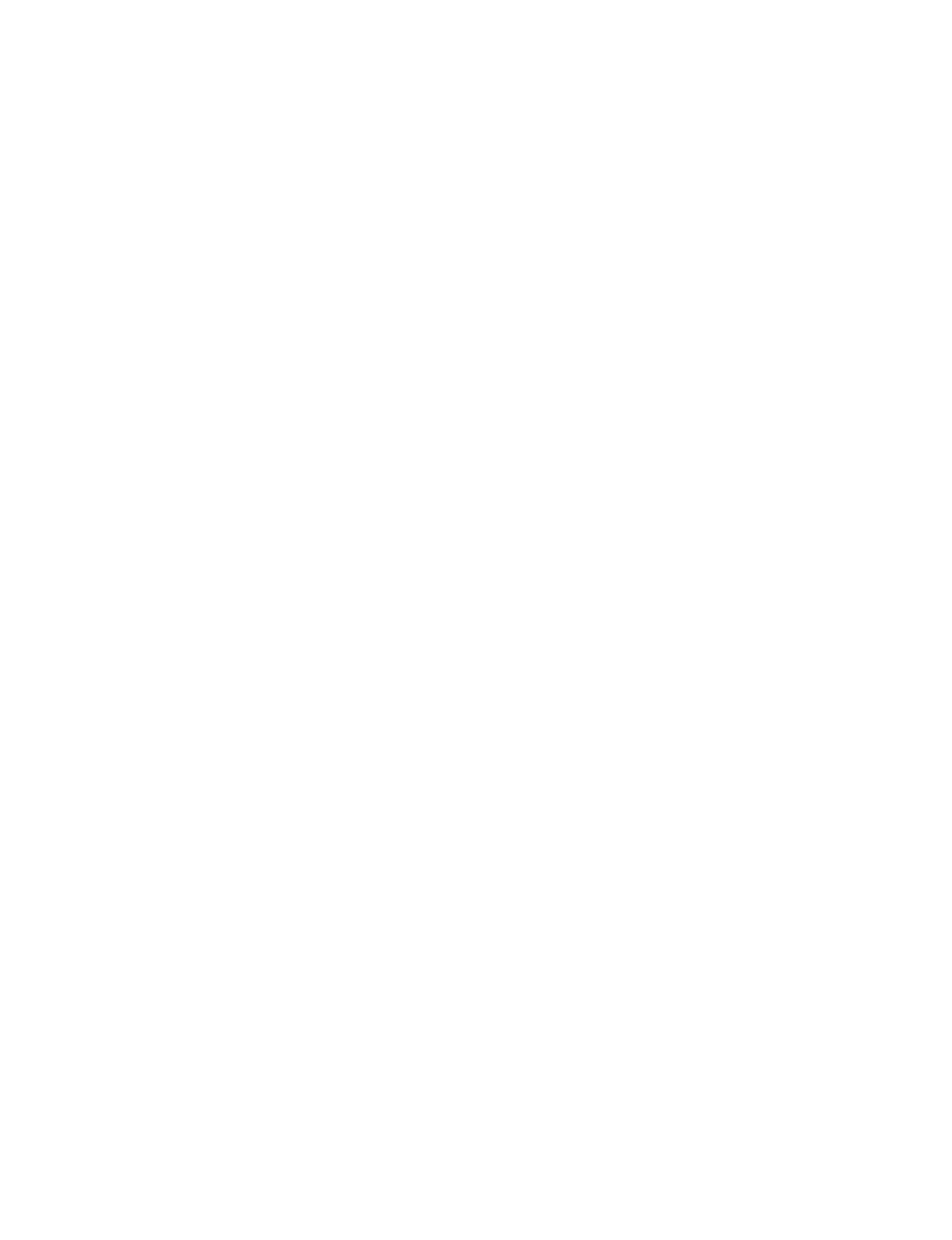



**According to EN14212 and VDI 4202/4203 (TUEV Rheinland, Germany) U. S. EPA CONDUCTING FINAL REVIEW OF DESIGNATION NUMBER APPLICATION**

## $\blacktriangleright$  eatures  $\blacktriangleright$

**The APSA-370 uses an innovative detector and a new optical system for low background, high sensitivity (0.05 ppm F.S.:), and greatly improved stability.**

**Fluorescent chamber design gives measurements with minimum influence from moisture.**

**The unit has built-in aromatichydrocarbon cutter with a selective transmission membrane. This reduces the influence of interference components. Coupled with Horiba's unique flow-path, it also makes it possible to extend the working life of the cutter and to take measurements free from influence from variations of sample flow.**

**In comparison with the FPD method, the APSA-370 design is (1) highly selective for SO2, (2) requires no supplemental gas, and (3) gives linear output.**

**Compensation for the lamp's luminous energy guarantees prolonged span stability.**

**The sample inlet has a Teflon filter built-in.**

#### **UV fluorescence**

**The UV fluorescence method operates on the principle that when the SO2 molecules contained in the sample gas are excited by ultraviolet radiation they emit a characteristic fluorescence in the range of 220-240 nm. This fluorescence is measured and the SO2 concentration is obtained from changes in the intensity of the fluorescence.**

**The reactive mechanism is**

- **(1) SO2+h <sup>1</sup> SO2\***
- **(2) SO2\* SO2+h 2 �**
- **(3) SO2\* SO+(O)**
- **(4) SO2\*+M SO2+M**

Here, (1) shows the excited state of the SO<sub>2</sub> mole**cules that have absorbed the amount of energy h <sup>1</sup> by ultraviolet radiation. (2) shows the amount of energy, h <sup>2</sup> emitted by the excited molecules as they return to the ground state. (3) shows the decomposition by the light emitted from the excited molecules. (4) shows the quenching, i.e., the energy lost by the excited molecules colliding with other molecules. The APSA-370 uses an Xe lamp as the light source, and the fluorescent chamber design minimizes scattered light. The optical system has been carefully designed with low background, making it possible to take measurements with a highly stable zeropoint. In addition, a reference detector monitors any fluctuation in the intensity of the light source. This allows the unit to calibrate itself automatically for sensitivity, resulting in greater span stability.**

#### **Principle Specifications**

**Principle:** UV fluorescence (UVF)

**Application:** SO<sub>2</sub> in ambient air

**Range:** Standard ranges: 0-0.05/0.1/0.2/0.5 ppm; auto range ~ manual range selectable; can be operated by remote switching.

 Optional (measurable) ranges: 4 ranges selectable from 0-10 ppm, within 10 times range ratio; auto range manual range selectable; can be operated by remote switching.

**Lower detectable limit:** 0.5 ppb(3 sigma)

|  | <b>Repeatability:</b> $\pm$ 1.0% of F.S. |  |  |  |
|--|------------------------------------------|--|--|--|
|  |                                          |  |  |  |

|             | <b>Linearity:</b> $\pm$ 1.0% of F.S. |
|-------------|--------------------------------------|
| Zero drift: | LDL/day at lowest range              |
|             | LDL/week at lowest range             |

**Span drift:** LDL/day at lowest range <LDL/week at lowest range

**Response time (T90):** Within 120 sec at lowest range

**Sample gas flow rate:** Approx. 0.7L/min

**Indication:** Measured value, range, alarm, maintenance screen

**Alarms:** During AIC, zero calibration error, span calibration error, temperature error in catalyzer, etc. **On-screen messages are available in four languages:** English, German, French, and Japanese.

**Input/output:** 0-1 V/0-10 V/4-20 mA, to be specified (2 systems: either (1) momentary value and integrated or (2) moving average value) Contact input/output RS-232C

#### **Ambient temperature:** 5-40

**Power:** 100/110/115/120/220/230/240 VAC, 50/60 Hz (to be specified) **Dimensions:** 430(W)×550(D)×221(H) mm

**Mass:** Approx. 19 kg,

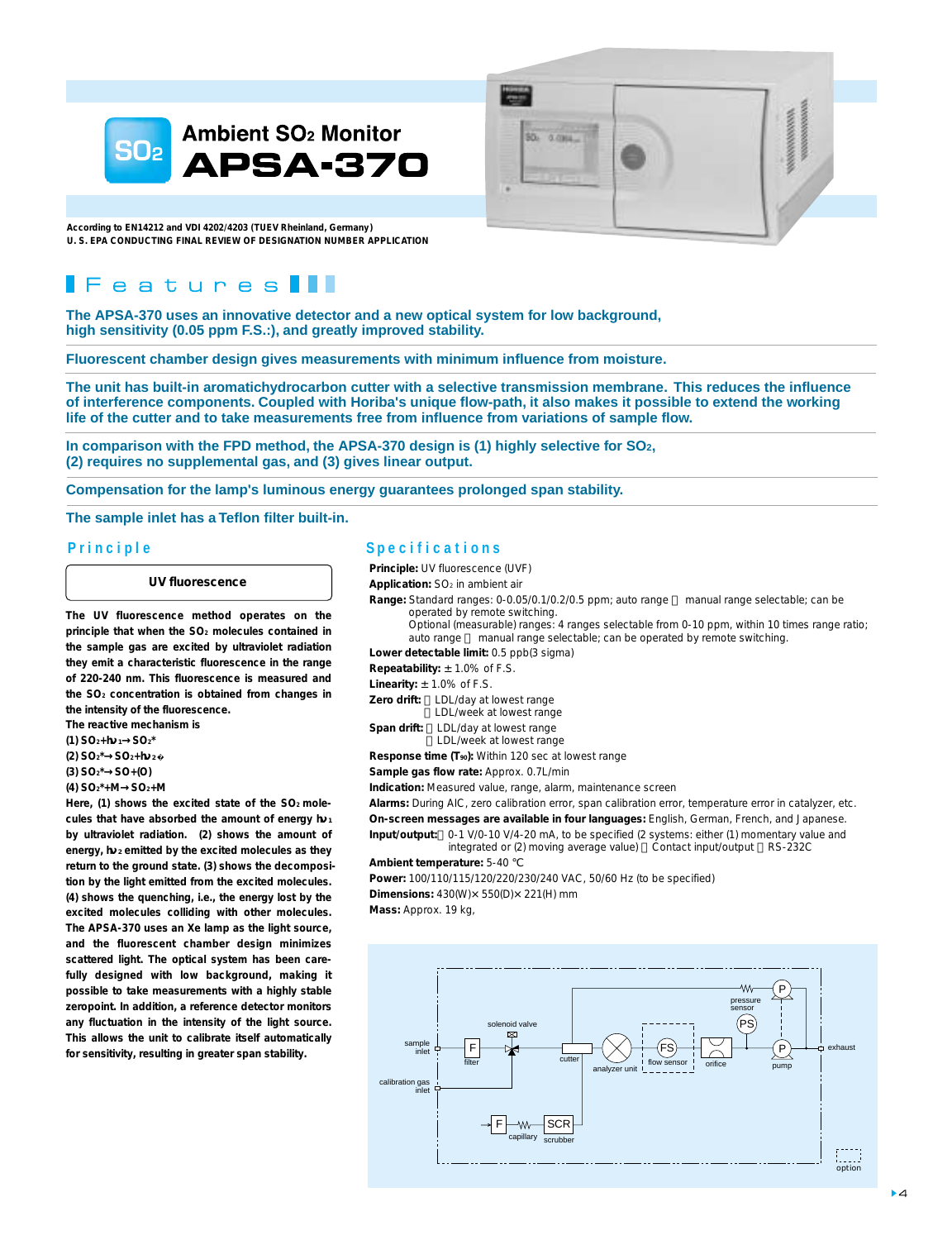



**According to EN14211 and VDI 4202/4203 (TUEV Rheinland, Germany) U. S. EPA CONDUCTING FINAL REVIEW OF DESIGNATION NUMBER APPLICATION**

## $F$ eatures

**The APNA-370 uses a combination of (1) the dual cross flow modulation type chemiluminescence principle and (2) the referential calculation method.** 

**This gives it the advantages of the single-detector method plus the ability to do continuous measurements of NOx, NO, and NO2. The design gives great stability and extremely high sensitivity (F.S. 0.1 ppm)**

**Standard equipment includes a drier unit with an automatic recycle function to provide dry ambient air as the ozone source. This makes longrun continuous measurements possible.**

**The detector uses a semiconductor sensor for compactness and long working life.**

**All the necessary features are built right into a single rack-sized unit, including a reference-gas generator, an ozone-source drier unit, an ozone decomposer, and a sampling pump. No supplemental gas is required.**

**Cross flow modulation type, reduced pressure chemiluminescence (CLD)**

**The chemiluminescence method uses the reaction of NO with O3**

 **NO+O3 NO2\*+O2**

 **NO2+NO2+h**

**A portion of the NO2 generated as the result of this reaction becomes NO2\*. As these excited molecules return to the ground state, chemiluminescence is generated in the range of 600 nm 3,000 nm. The light intensity is in proportion to the concentration of NO molecules and by measuring it we obtain the NO concentration of the sample. A deoxidation converter changes the NO2 to NO, which is measured. In other words, the NO2 concentration can be obtained by the difference between (1) the NOx concentration measured when the sample gas is directed through a converter and (2) the NO concentration measured when the gas is not run through the converter.**

### **Principle Specifications**

**Principle:** Cross flow modulation type, reduced pressure chemiluminescence (CLD) **Application:** NO2, NO and NOx in ambient air **Range:** Standard ranges: 0-0.1/0.2/0.5/1.0 ppm; auto range manual range selectable;

can be operated by remote switching.

 Optional (measurable) ranges: 4 ranges selectable from 0-10 ppm, within 10 times range ratio; auto range manual range selectable; can be operated by remote switching.

**Lower detectable limit:** 0.5 ppb(3 sigma)

**Repeatability:** ±1.0% of F.S.

**Linearity:** ±1.0% of F.S.

**Zero drift:** LDL/day, at lowest range

±1.0 ppb/week at lowest range

Span drift: LDL/day at lowest range  $±$  1.5 % of F.S./week

**Response time (T90):** Within 90 sec at lowest range

**Sample gas flow rate:** Approx. 0.8L/min

**Indication:** Measured value, range, alarm, maintenance screen

**Alarms:** During AIC, zero calibration error, span calibration error, temperature error in converter, etc. **On-screen messages are available in four languages:** English, German, French, and Japanese.

**Input/output:** 0-1 V/0-10 V/4-20 mA, to be specified (2 systems: either (1) momentary value and integrated or (2) moving average value) Contact input/output RS-232C

#### **Ambient temperature:** 5-40

**Power:** 100/110/115/120/220/230/240 VAC, 50/60 Hz (to be specified) **Dimensions:** 430(W)×550(D)×221(H) mm

**Mass:** Approx. 21 kg,

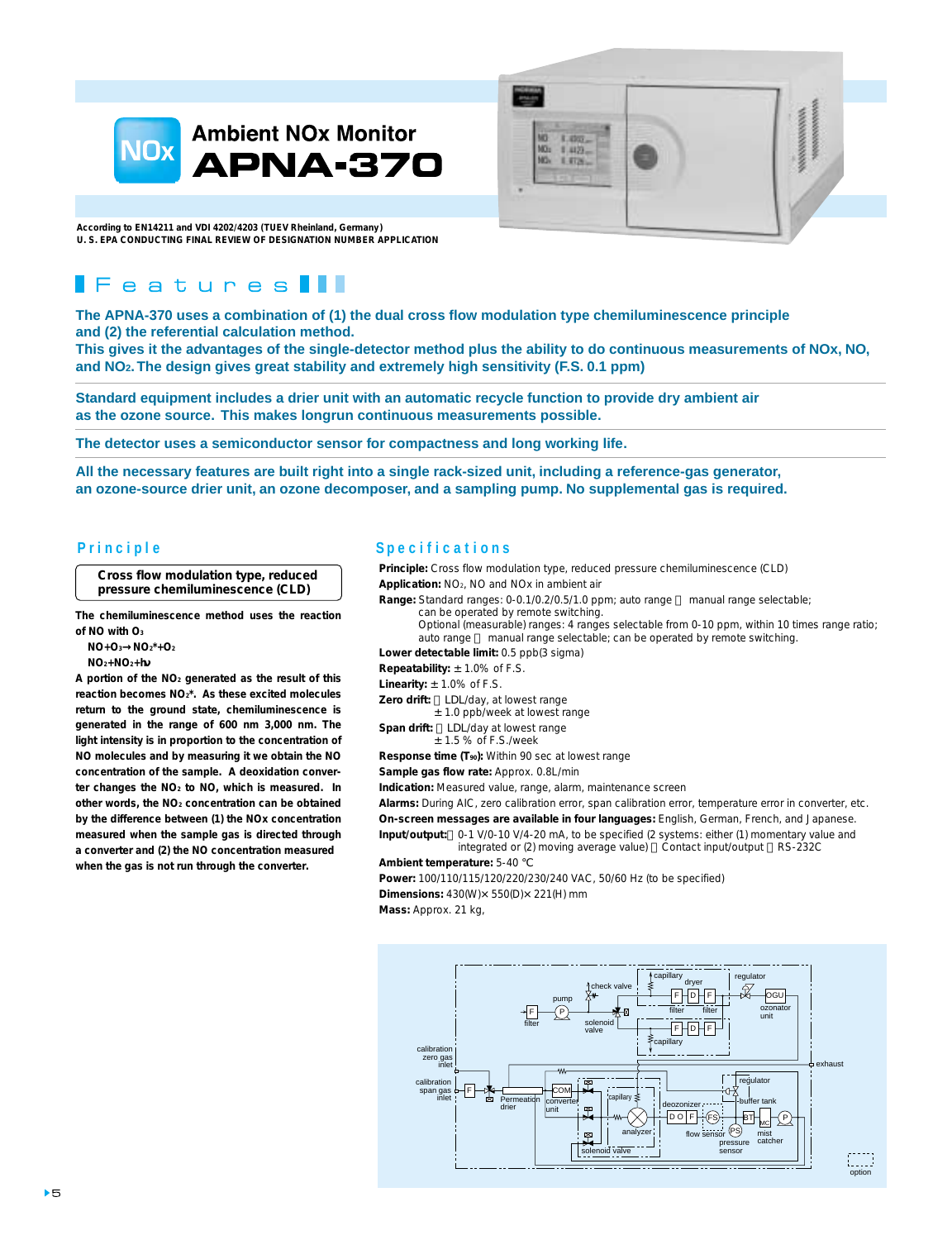



## $IF$ eatures

**The APHA-370 uses a combination of (1) the flame ionization detection method (2) and selective-combustion. This gives it the advantages of the single-detector method plus the ability to do continuous, zero-drift free measurements of THC, NMHC, and CH4. The design gives great stability and high sensitivity (F.S. 5 ppm)**

**The APHA-370 has a relativesensitivity correction function for CH4 and NMHC.**

**A catalytic unit for generating reference gas and auxiliary combustion air is standard equipment in the APHA-370.**

**All the necessary features are built right into a single rack-sized instrument, including a catalytic unit for selective combustion (i.e., an NMHC cutter); a cataytic unit for generating reference gas and auxiliary combustion air; and a sampling pump. The only supplemental gas required is H2.**

#### **Flame ionization detection method (FID) with selective combustion**

**The flame ionization detection method (FID) ― used in combination with the selective-combustion system utilizes the ionization that occurs as the result of the high-temperature energy from combustion at the tip of the burner jet when organic carbon compounds are introduced into the hydrogen flame. The hydrogen flame is located between two electrodes.**

**When an electrical voltage is applied across these electrodes a minute ion current proportional to the hydrocarbon concentration is produced. This current is monitored by a low leakage amplifier, giving a voltage readout for THC. To measure CH4 the sample gas is passed through the selective catalytic combustion unit (the NMHC cutter), which oxidizes NMHC without oxidizing CH4. This is shown as** *A* **below.** *B* **represents the THC concentration measured without passing the gas through the NMHC cutter. Thus** *B***-** *A* **will give the concentration of NMHC. The final concentration value is calculated using a relative-sensitivity correction coefficient,** *k***, as shown below.**

**CH4 Concentration** *A*

**NMHC Concentration** *k* **(***B* **-** *A***)**

THC Concentration  $A + k(B - A)$ 

### **Principle Specifications**

**Principle:** Flame ionization detection (FID) with selective combustion

**Application:** THC, NMHC, and CH4 in ambient air

**Range:** Standard ranges: 0-5/10/20/50 ppmC; auto range ~ manual range selectable; can be operated by remote switching.

 Optional (measurable) ranges: 4 ranges selectable from 0-100 ppmC, within 10 times range ratio; auto range manual range selectable; can be operated by remote switching.

**Lower detectable limit:** 0.022 ppmC(3 sigma)

**Repeatability:** ±1.0% of F.S.

**Linearity:**  $\pm$  1.0% of F.S.

- **Zero drift:** LDL/day at lowest range
	- ±0.05 ppmC/week at lowest range
- Span drift: LDL/day at lowest range  $±$  0.5 % F.S./week
- **Response time (T90):** Within 60 sec at lowest range

**Sample gas flow rate:** Approx. 0.9 L/min

**Indication:** Measured value, range, alarm, maintenance screen

**Alarms:** During AIC, zero calibration error, span calibration error, temperature error in zero gas purifier, ignition failure error, etc.

**On-screen messages are available in four languages:** English, German, French, and Japanese. **Input/output:** 0-1 V/0-10 V/4-20 mA, to be specified (2 systems: either (1) momentary value and

 integrated or (2) moving average value) Contact input/output RS-232C **Ambient temperature:** 5-40

**Power:** 100/110/115/120/220/230/240 VAC, 50/60 Hz (to be specified)

**Dimensions:** 430(W)×550(D)×221(H) mm

**Mass:** Approx. 33 kg,

**Notes:** ppmC is shown as symbol, not as unit.

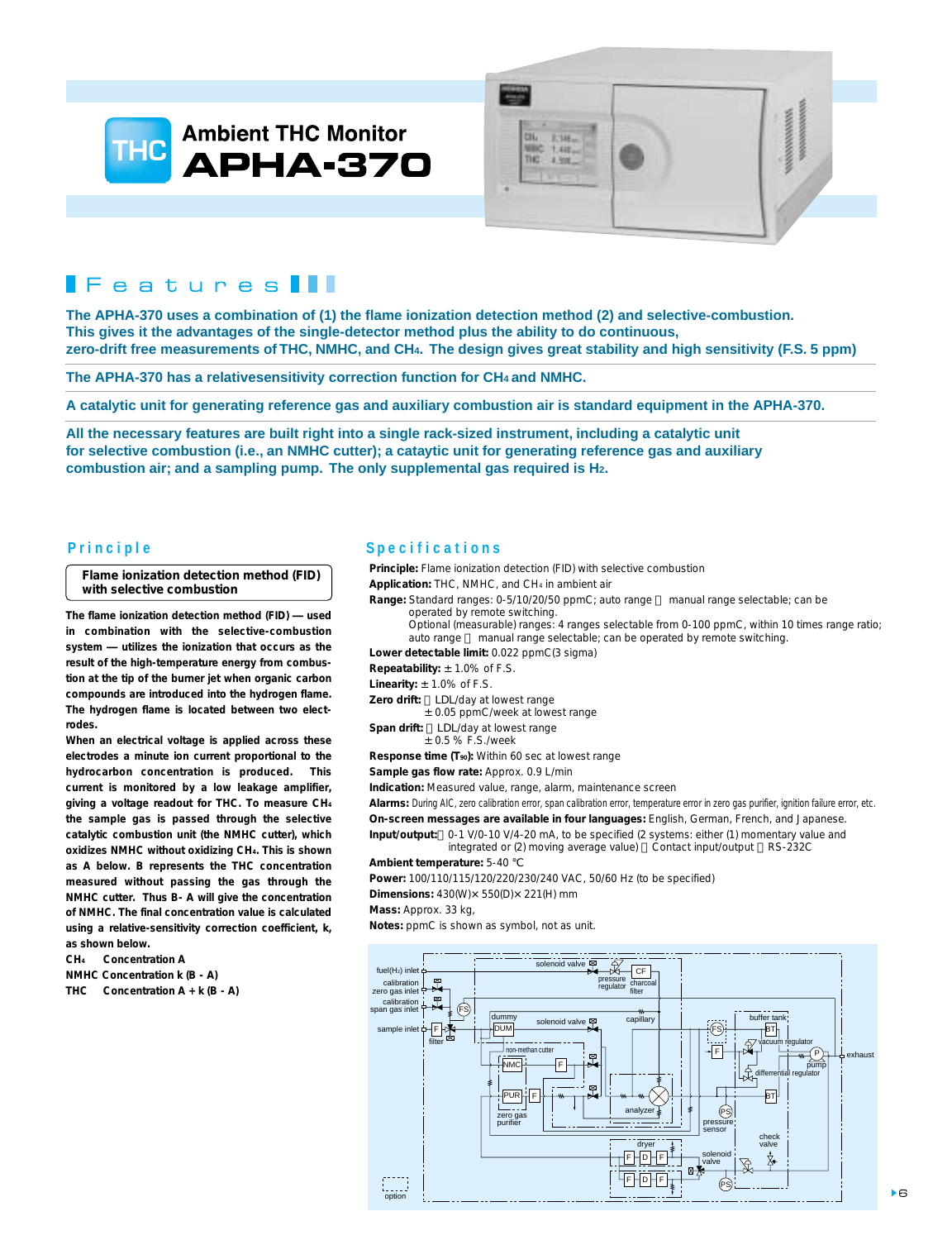

**According to EN14625 and VDI 4202/4203 (TUEV Rheinland, Germany) U. S. EPA CONDUCTING FINAL REVIEW OF DESIGNATION NUMBER APPLICATION**

## $\blacksquare$  Features  $\blacksquare$

**The APOA-370 uses the cross flow modulation type, ultra-violetabsorption method in conjunction with the comparative calculation method. This permits continuous measurement with great stability and high sensitivity (F.S. 0.1 ppm)**

Horiba's innovative heated deozonizer provides reference gas by decomposing the O<sub>3</sub> found in the sample gas. **This has the advantages of (1) reducing the influence from interference, (2) making the monitor insensitive to great changes in moisture content, and (3) prolonging the working life of the monitor.**

**All gas connections are either Teflon or glass.**

#### **Ultra-violet-absorption method (NDUV)**

**The ultra-violet-absorption method works on the principle that ozone absorbs ultra-violet rays in the area of 254 nm. Measurements are taken from continuous, alternate injections of the sample gas andthe reference gas into the measurement cell, controlled by a long-life solenoid valve. The cross flow modulation method is characteristically zero drift-free. All fluctuations in the mercury-vapor light source and in the detector are automatically compensated for by a comparative calculation circuit. This means that, in principle, the APOA-370 makes it possible to carry out zero-span driftfree, continuous measurements. In addition, HORIBA'S unique de-ozonizer for the comparison gas line is unaffected by interference elements or moisture retention, prolonged, stable measurement is possible.**

#### **Principle Specifications**

**Principle:** Ultra-violet-absorption method (NDUV)

**Application:** O<sub>3</sub> in ambient air

**Range:** Standard ranges: 0-0.1/0.2/0.5/1.0 ppm; auto range manual range selectable; can be operated by remote switching.

 $1.287$ 

 Optional (measurable) ranges: 4 ranges selectable from 0-10 ppm, within 10 times range ratio; auto range manual range selectable; can be operated by remote switching.

secondona

**Lower detectable limit:** 0.5 ppb(3 sigma)

**Repeatability:** ±1.0% of F.S.

**Linearity:** ±1.0% of F.S.

- Zero drift: LDL/day at lowest range
	- LDL/week at lowest range
- Span drift: LDL/day at lowest range
- <LDL/week at lowest range

**Resposnse time (T90):** Within 75 sec at lowest range

**Sample gas flow rate:** Approx. 0.7 L/min

**Indication:** Measured value, range, alarm, maintenance screen

**Alarms:** During AIC, zero calibration error, span calibration error, temperature error in ozone separator, light intensity error, etc.

**On-screen messages are available in four languages:** English, German, French, and Japanese. **Input/output:** 0-1 V/0-10 V/4-20 mA, to be specified (2 systems: either (1) momentary value and

 integrated or (2) moving average value) Contact input/output RS-232C **Ambient temperature:** 5-40

**Power:** 100/110/115/120/220/230/240 VAC, 50/60 Hz (to be specified)

**Dimensions:** 430(W)×550(D)×221(H) mm

**Mass:** Approx. 20 kg,

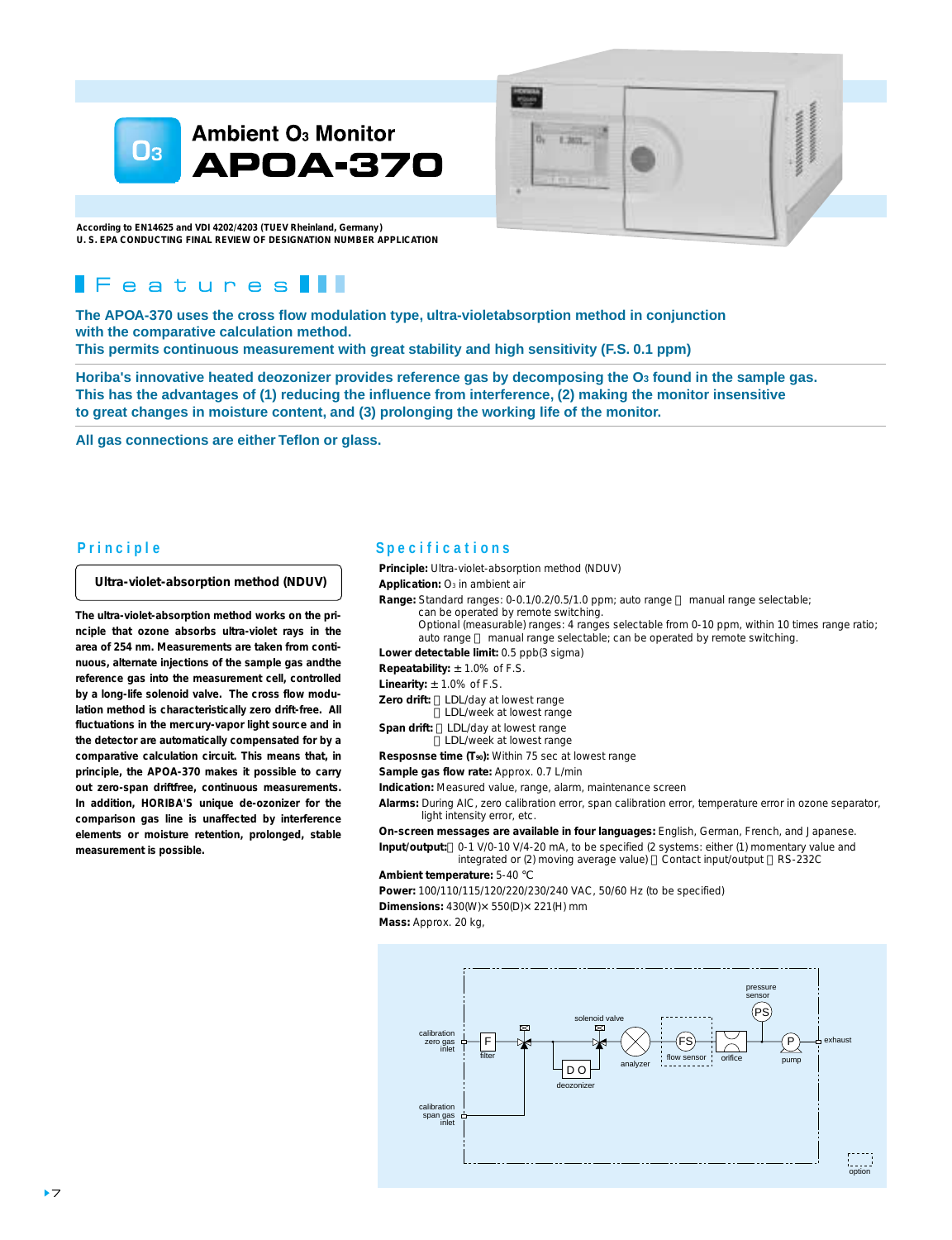## **H2S/TRS Measurement**

#### **Features Principle**

**Combined use of the H2S converter unit and the APSA: SO2 Monitor makes H2S measurement possible. The H2S converter unit contains two types of catalyst: SOx scrubber and H2S converter. SOx is removed by the SOx scrubber, and then the H2S that has passed through is converted into SO2** by the H<sub>2</sub>S converter. This SO<sub>2</sub> is then measured by the APSA: SO<sub>2</sub> Monitor **for display as H2S concentration.**

#### **Specifications**

**Range:** 0.1-0.1/0.2/0.5/1.0 ppm **Power:** 100/110/115/120/220/230/240 VAC, 50/60 Hz **Dimensions:** CU-1: 430(W)×550(D)×221(H) mm APSA: 430(W)×550(D)×221(H) mm **Mass:** CU-1: Approx. 10 kg APSA: Approx. 25 kg

## **Calibration Equipment**

**HORIBA offers various calibration products for optional use with the AP-370. HORIBA's calibration equipment support mainly the following methods:**

| Option                                                                                                               | APMA APSA APNA APHA APOA |  |  |
|----------------------------------------------------------------------------------------------------------------------|--------------------------|--|--|
| Internal or external permeation device<br>for SO <sub>2</sub> , H <sub>2</sub> S, BTX, NO <sub>2</sub> and many more |                          |  |  |
| External gas phase titration for NO/NO <sub>2</sub>                                                                  |                          |  |  |
| Ozone generation with an internal or<br>external O <sub>3</sub> generator based on UV radiation                      |                          |  |  |

**All calibrators can be equipped with thermal mass flow controllers or pressure regulators and capillaries depending on the precision requirements and avaiable budgets. Stationary and portable single components as well as multi-component calibrators are available upon client's specification. Corresponding interfaces as well as calibration and QC protocols can also be supplied.**

## **NH3 Measurement**

#### **Features Principle**

**Combined use of the NH3 converter unit and the APNA: NOx Monitor makes NH3 measurement possible. The NH3 converter unit contains two types of catalyst tubes: one which converts NH3 into NOx, and one which allows the NOx in the ambient air to pass through directly. The difference in NOx value between the two is measured by the APNA: NOx Monitor for display as NH3 concentration.**

#### **Specifications**

**Range:** 0-1/2/5-10 ppm **Power:** 100/110/115/120/220/230/240 VAC, 50/60 Hz **Dimensions:** CU-2: 430(W)×550(D)×310(H) mm APNA: 430(W)×550(D)×221(H) mm **Mass:** CU-2: Approx. 20 kg APNA: Approx. 26 kg

# **Digital Calibrator**

#### **Features**

**HORIBA's MCC-1000 is designed to calibrate gas analyzers manually, remotely controlled or automatically, installed in air pollution monitoring stations, for quality assurance in the laboratory and also for the production of gas analyzers.**

**A special feature of HORIBA's MCC-1000 is the big size touch screen panel, for ease of operation. Characteristic of operation of HORIBA's MCC-1000 is the intuitive, simple and user friendly menu. (Flow rate, mg/m3, ppb/ppm, automatic cycles etc.) Via the touch screen it is e.g. possible to enter span gas concentrations or to start autmatic routines like multi point calibration cycles.**

#### **Specifications**

**Principle:** Dynamic generation of zero-and span-gas with mfc's **Mass- Flow-Controller(MFC):** With polynomial calibration **Power:** 230 VAC ±10%, 50 Hz(other on request), 50 VA **Dimensions:** 430(W)×400(D)×120(H) mm (19") with brackets **Mass:** Approx. 10 kg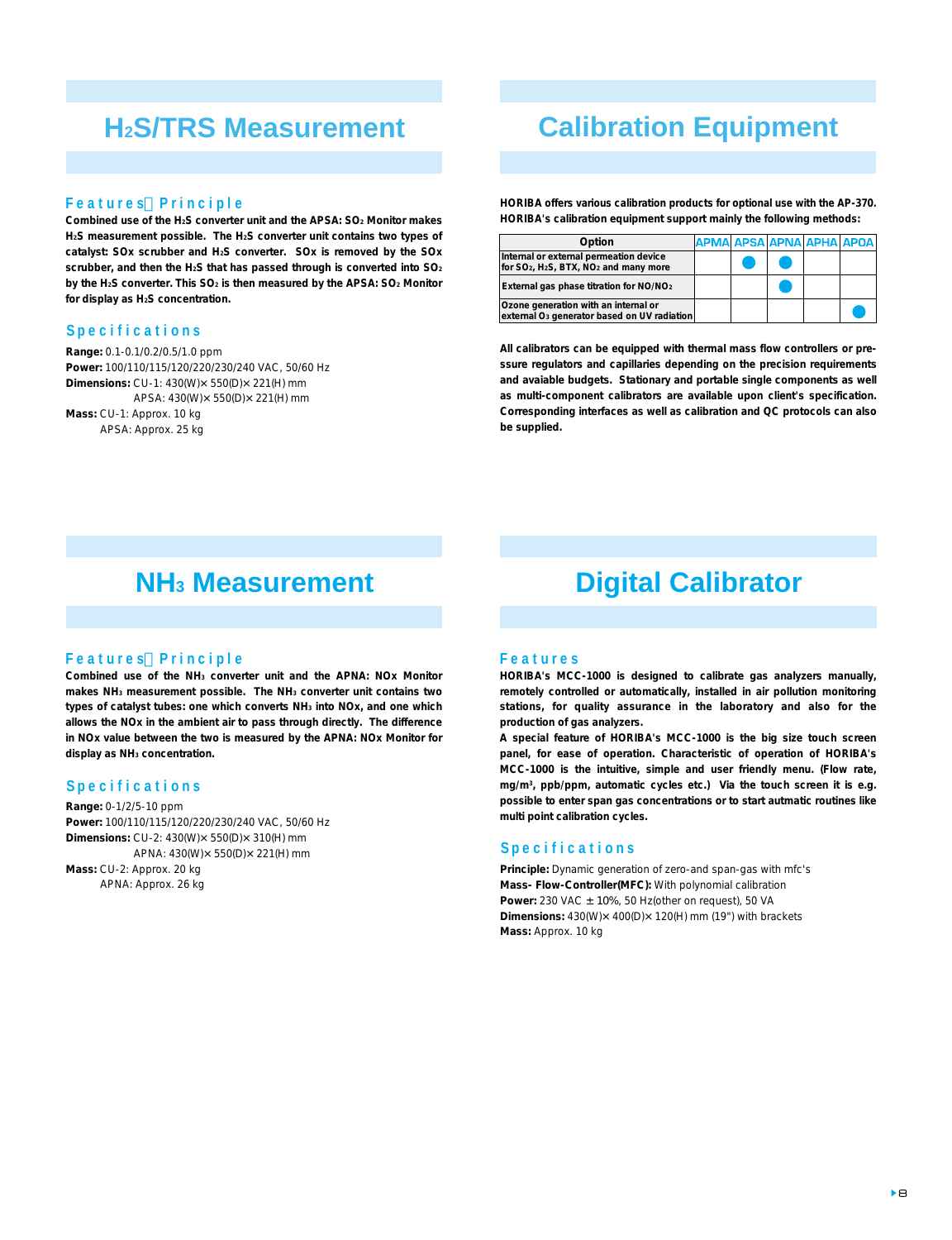## **Intelligent Data Acquisition System**

## **HORIBA IDA-2000**

**HORIBA's IDA-2000 is an intelligent data acquisition system (DAS) using a desktop or industrial PC, designed for fully automatic monitoring stations. The entire data capture and mean value calculation as well as control of the analyzers is executed by 32 bit multitasking software, running in a state-of-theart Windows environment. It combines the power of a 32 bit multitasking workstation with the ease of use, compatibility and productivity of a personal computer. The measured values as well as operating and error status messages are gathered in a 5-second interval from the analyzers. They are converted into engineering units, checked for plausibility and synchronously converted into two different averages. Automatic calibration routines in predefined intervals as well as can be started either from the station computer or through a remote host computer. The DAS also supports the manual execution of calibration sequences as well as remote maintenance operations.** 







## **Data Management and Reporting Software**

## **HORIBA IDA-ZRW**

**HORIBA's IDA-ZRW is a data management and reporting software for use in Ambient Air Quality and Meteorological monitoring. The software package provides data collection, management, analysis and reporting. Measured data and related information is stored in a high-end relational SQL database. The software can be used stand-alone or run on several machines in a network environment operating in Microsoft Windows environments. Communication between Central & Remote Stations works with a wide variety of communication links, such as direct connections, short haul modems, telephone (including cellular) and multi-drop. Data can be transferred to and presented in Internet pages according to customers requirements.**



Example of various reports **DCS** main









Quick look Quick look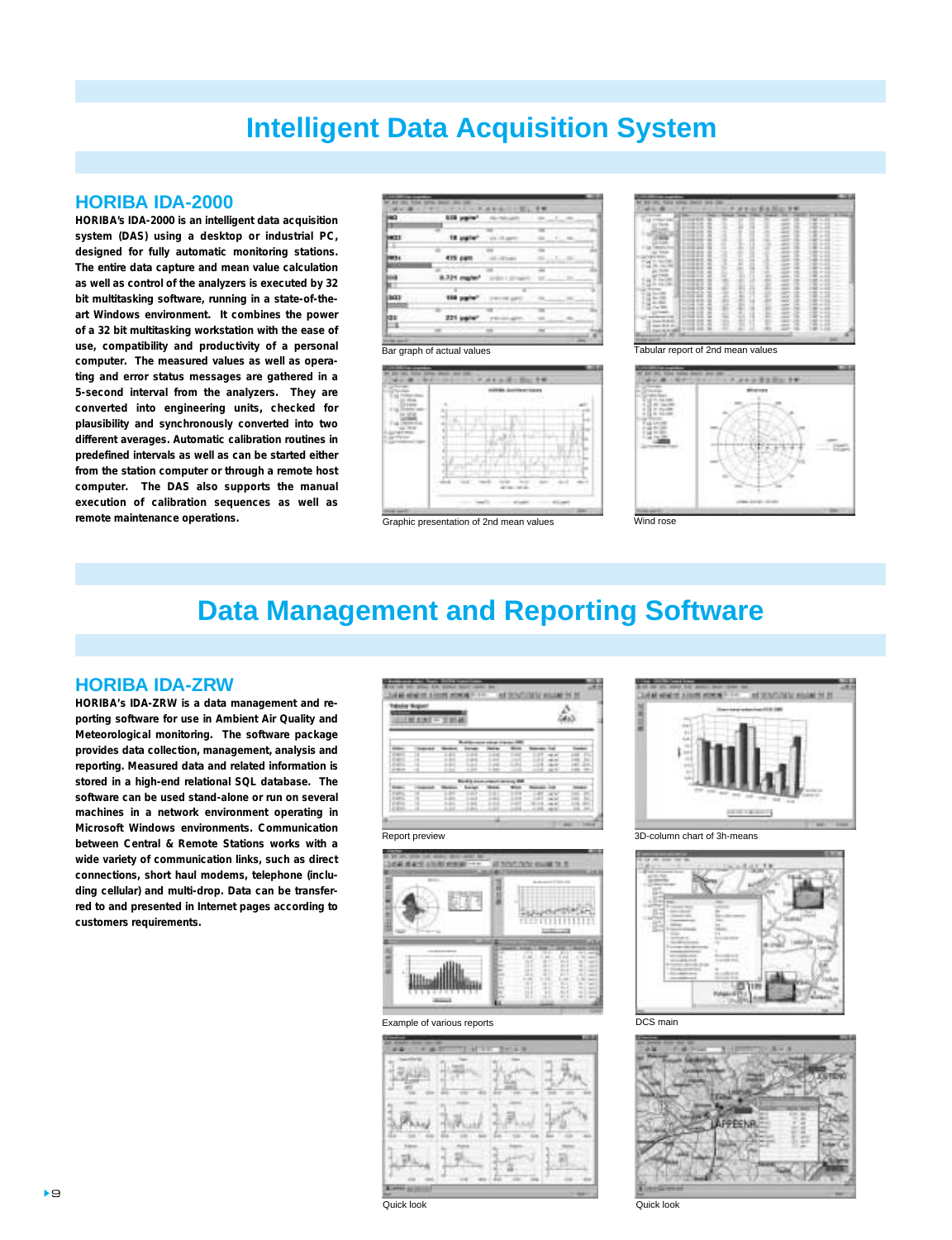# **Complete Integrated System**

**HORIBA designs, assembles, calibrates and tests complete integrated systems for simultaneously measuring multiple pollutants. A system for monitoring five pollutants can typically fit into one 19-inch rack. Rack-mounted systems can be installed in equipment rooms, stand-alone shelters, trailers, vans, large trucks, or aboard vessels. HORIBA can integrate products into existing monitoring systems, or design and build a new system.**



South african bureau of standards

## **Various Types of Fixed Stations and Mobile Laboratories**

## **HORIBA designs and builds complete solutions precisely tailored to customer's requirements**

**Fixed monitoring stations for continuously measuring air pollutants** 



Reykjavik environment / Iceland



Agency for environmental Federal State of Bavaria Mobile laboratory with detachable shelter

**Mobile laboratories to investigate the geographic distribution of air pollution**





These vans and trucks are just some of the projects we've done for customers in Europe



Professional association for civil engineering